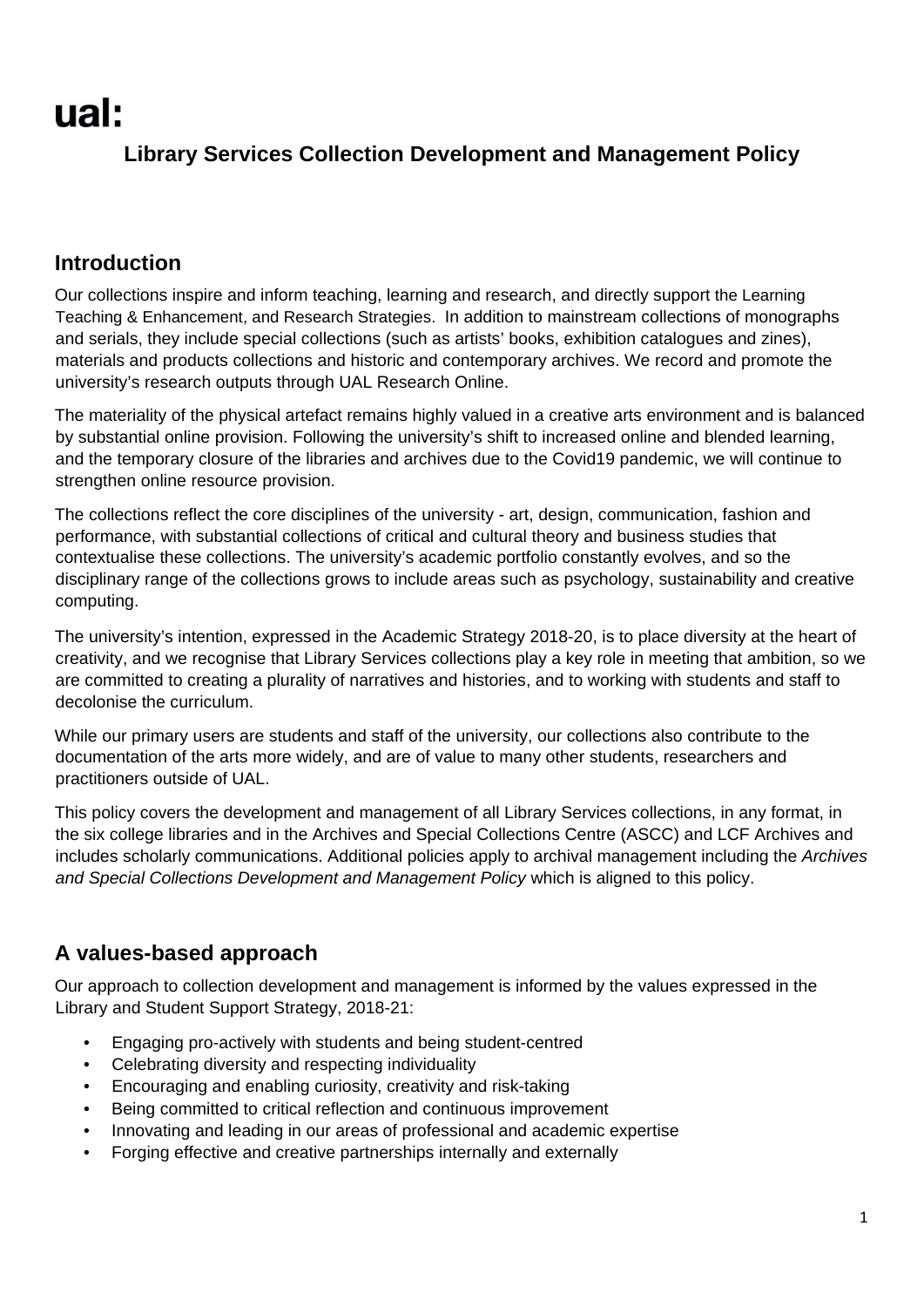# **Guiding principles**

We will:

- Develop a holistic collection that reflects the academic life of our colleges and institutes, and supports the diversity of UAL's teaching, learning and research practices.
- Develop inclusive and diverse collections, to foster a sense of belonging at UAL for all library users and contribute to work to decolonise the curriculum and learning environment.
- Develop collections pro-actively and influence curricula in partnership with academic staff and students.
- Make collections discoverable through a range of physical and digital portals and showcases.
- Advocate the principle of open access supporting alternative publishing models.
- Seek and respond to feedback from the UAL community.
- Manage collections in a sustainable way.
- Review the Collection Development and Management Policy annually.

# **Purpose**

The purpose of this policy is to provide guidance to the library staff who develop and manage our collections, and to provide transparency to the UAL community who use our collections. The policy also enables us to respond in an agile way to developments in the university's academic portfolio and changing research interests.

The UAL community who use our collections are:

- All students enrolled on validated courses and short courses
- UAL staff
- Students enrolled on pre-sessional courses
- Visitors to the libraries and archives
- Alumni (past staff and students)
- Affiliate and partner institutions

# **Responsibilities**

Staff across Library Services have responsibilities related to collection development and management, indicated following each policy statement, with the relevant workflows.

Key:

- ASL: Academic/Asst Academic Support Librarian
- ASM: Acquisitions, Subscriptions and Metadata
- DAC: Digital Archives and Collections project
- CDMT: Content & Discovery Management Team
- CMG: Collections Management Group
- CSG: Customer Services Group
- LRM: Learning Resources Manager
- PDA: Patron Driven Acquisition
- R&S: Resources and Systems
- RSDG: Resource Selection and Discovery Group
- RSG: Research Support Group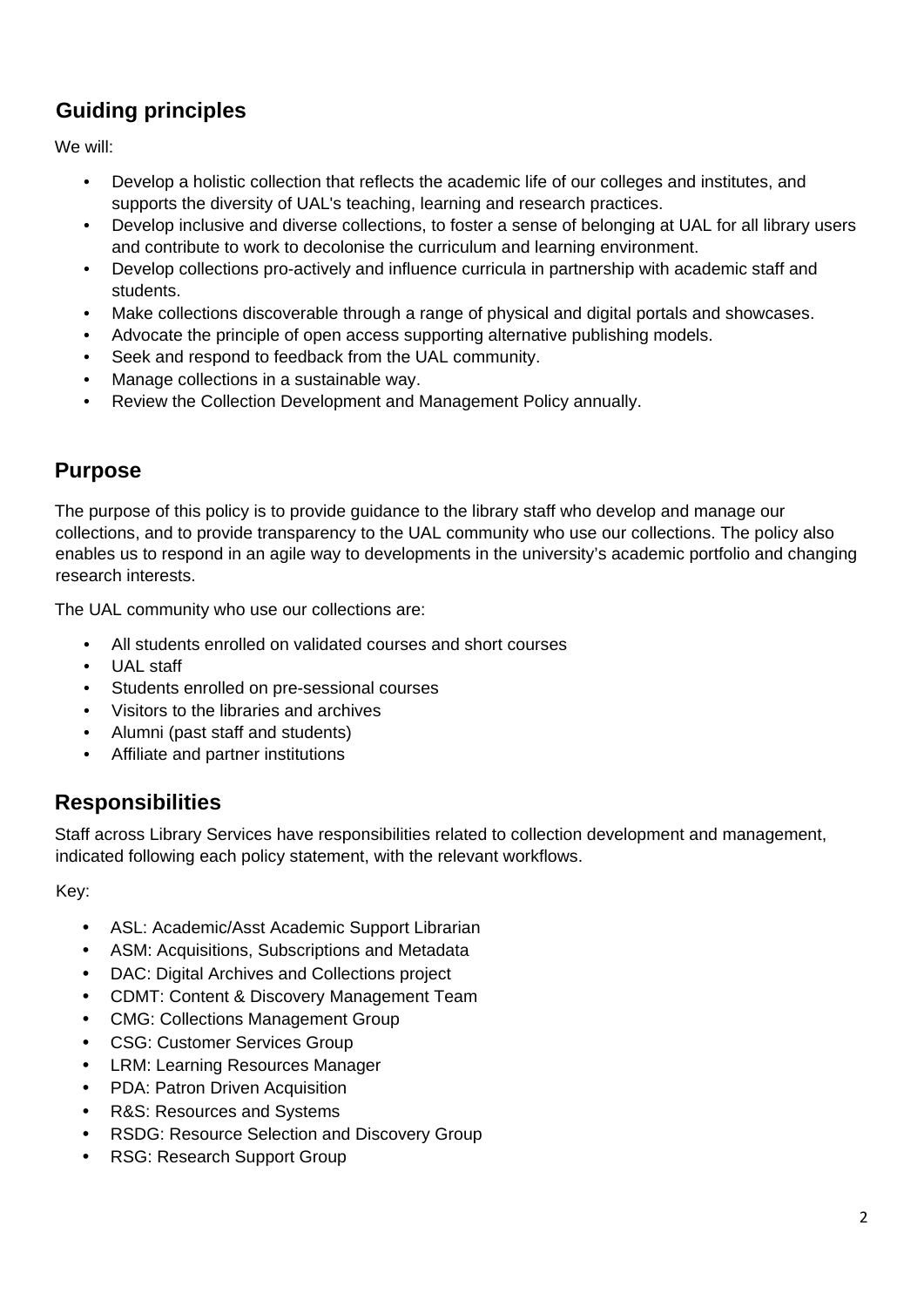# **Collection development policy statements**

## **Selection criteria**

Purchases are made in the most appropriate format to meet needs, with the following selection criteria

- Increasing the diversity of authors and narratives in our collections
- Academic level/target audience
- Authority/reputation/positionality of the author/publisher/ maker
- Information value and currency of content
- Value for money e.g. durability, cost per use, license restrictions
- Relevance to teaching, learning and research programmes
- Sustainability of formats and ability to preserve them
- Relationship to the rest of the collection
- Quantity and quality of illustrations where appropriate
- Accessibility, for example options for print and/or electronic access
- Items are purchased in languages other than English to increase the diversity of collections and where there is a high level of visual content
- International scope and geographic coverage

Additional selection criteria apply to e-resources (see *Appendix 3: Acquisition of e-resources*)

#### **CD1 Developing collections**

#### **1.1 Reading lists**

Our priority is the acquisition of materials on reading lists: we purchase a minimum of one copy per title in the course handbook, or assignment brief where provided.

ASLs will purchase an e-copy of an essential reading list text where available.

Purchase of additional copies is demand led rather than formula driven. The decision is made by the ASL, in line with the *Subject collection and retention guidelines*

ASLs can advise their course teams when material is not available for purchase, and suggest alternatives or digitised texts on Moodle (via EHESS)

Responsibility: ASLs

*Appendix 4: Document supply* 

*Appendix 7: Subject collection and retention guidelines* 

## **1.2 General collection development**

ASLs use their expertise to develop collections, in liaison with course teams and students. They cultivate subject knowledge and professional awareness to enrich and diversify collections beyond reading list requirements and advise academic staff on new and relevant resources to support teaching, learning and research.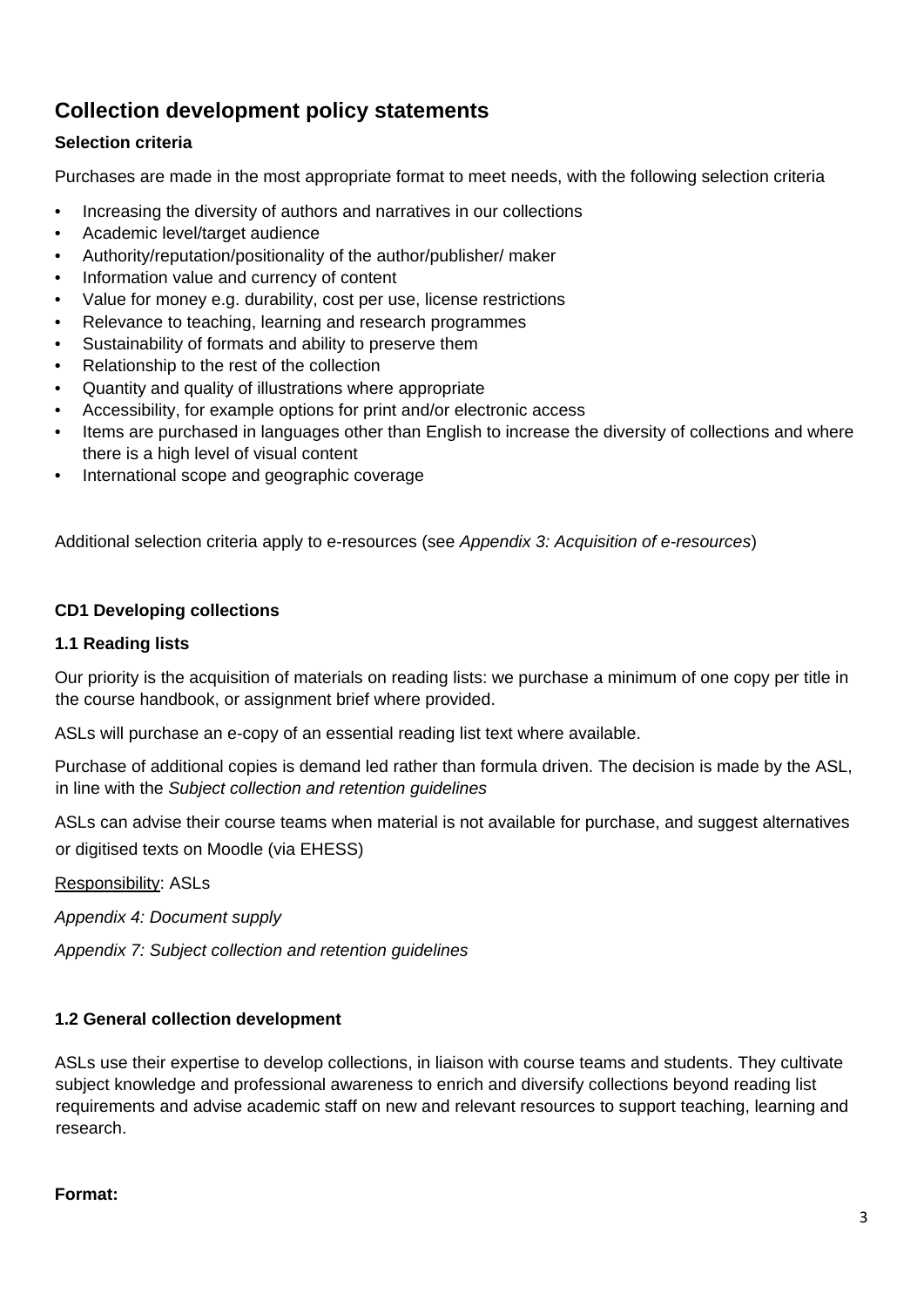Serials: Our policy is to always purchase campus wide online serial subscriptions where they are available. Print copies are taken as an exception, for example, where there is significant visual content, or no eversion is available.

Monographs: ASLs consider the purchase of e-books where high demand is anticipated; in addition, they will purchase complementary physical copies to enable sufficient access.

Audio Visual material: Recognising that DVD is a transitional format we will concentrate selection on specialist items not available via streaming services and those with relevant additional content. In addition, we use streaming services such as Kanopy and Box of Broadcasts to provide access to new material.

## **Duplication:**

Duplication of resources across libraries is kept to a minimum and only when this is necessary to meet college academic needs in line with the *Subject collection and retention guidelines*

## **Value for money:**

We acquire resources in a cost-effective way, considering the availability of nationally or regionally negotiated agreements (for example the Joint National Books Framework Agreement) and prioritise the purchase of e-resources with licences negotiated by Jisc Collections. However, we also recognise the need to work with smaller suppliers to diversify our collections.

## **Accessibility:**

Our aim is to provide collections that are accessible and provide accessibility statements on our major platforms and resources; additional services are offered to disabled and dyslexic students, information is available on the Library Services web site. Responsibility: ASLs, Assistant Librarian (Access & Inclusion)

*Appendix I: Acquisition of monographs* 

*Appendix 2: Acquisition of serials* 

*Appendix 3: Acquisition of e-resources* 

*Appendix 7: Subject collection and retention guidelines* 

## **Key Performance Indicator**

 $\Box$  80% of print books will be available within 6 weeks of being

ordered.

 $\Box$  80% e-books will be available within a week of being

ordered. Responsibility: ASM, RSDG, ASLs

## **CD 2: Course development and validation**

As part of the course team library staff are active partners in the validation of new courses. They attend the validation meeting and provide guidance to academic staff on appropriate resources throughout the validation process. The LRM signs off the final documentation which includes the resources to be allocated, in negotiation with the course teams.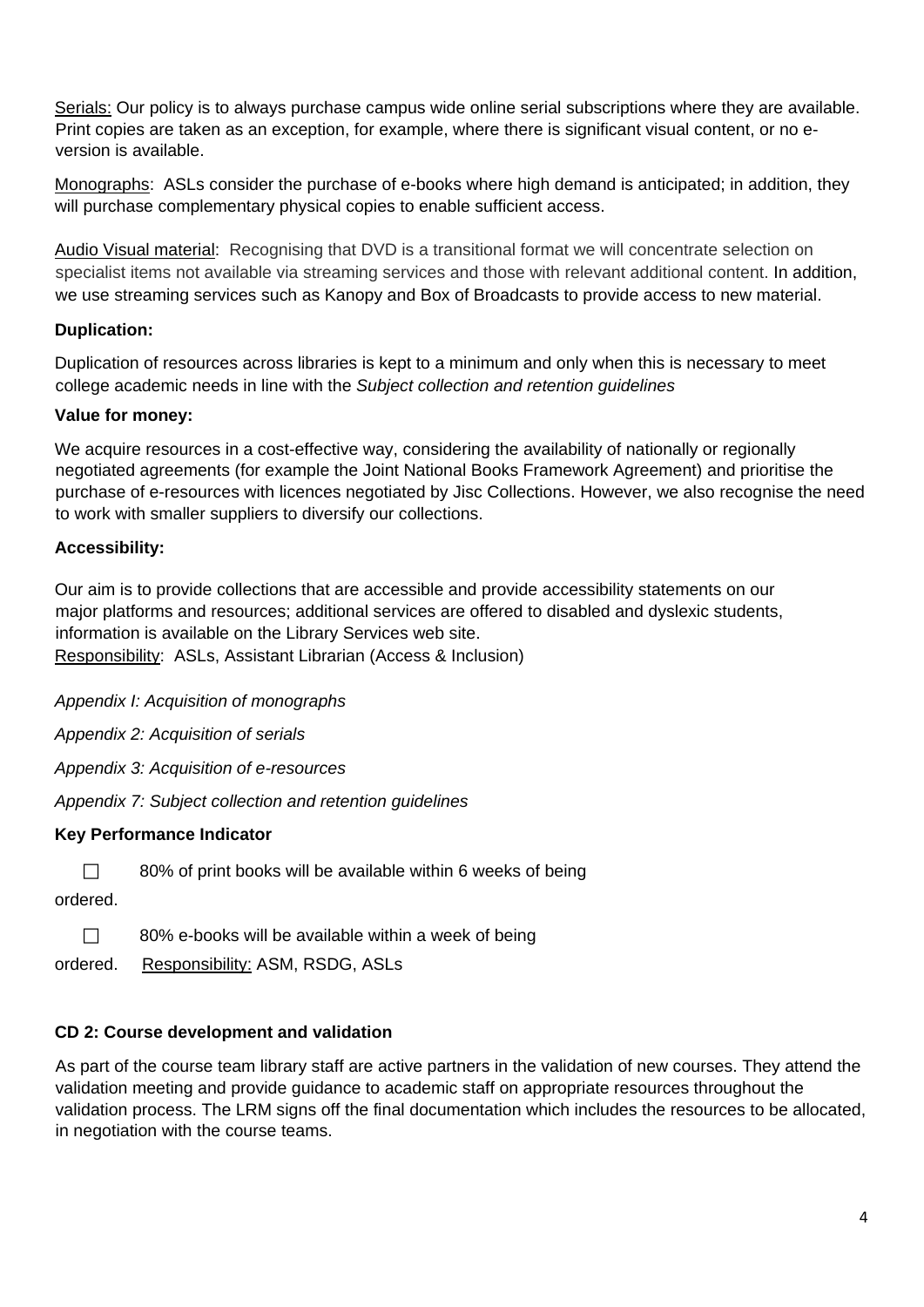Where provision for a new course presents significant cost or space implications, the ASL will raise this with the LRM as soon as possible, and before sign-off, in order for funding for collection development to be sought.

Document supply is used to enhance the provision of resources to meet course needs, and texts are made available through the VLE, Moodle, in line with CLA licence requirements. Material is obtained using the British Library Higher Education Scanning Service (EHESS).

Responsibility: ASL, LRMs, ALG (refer to Lib Guide for ASLs), Discovery Managers

*Appendix 4: Document supply* 

#### **CD 3: Supporting research**

Mainstream collections are developed to support research as well as teaching. Collection development is responsive to research programmes and priorities, and we monitor the areas of research of our PhD students in order to develop collections. We also encourage research based on archives and special collections.

Where a researcher's interests fall outside the scope of UAL library collections, we advise on other collections that they can access, and obtain materials on inter-library loan.

Responsibility: ASL, RSG

*Appendix 4: Document supply* 

#### **CD 4: Student and staff participation in collection development**

Library users directly participate in collection development through user-driven selection of e-books and streaming media (Patron Driven Acquisition, or PDA), as budgets allow. This complements the acquisition of material from reading lists and selection by library staff.

We encourage suggestions for purchase from students and staff including through specific initiatives to support the diversification of our collections.

We analyse student responses to our collections through usage statistics, loans data including inter-site reservations, and surveys (NSS, US, PTES, PRES) to inform collection development.

*Appendix 5: User suggestions* 

#### **CD 5 Document supply**

We respond to requests for inter-library loans, purchasing items that meet selection criteria, and provide guidance on the use of external collections. We use EHESS to add texts to Moodle in line with the CLA licence, and work with course teams to link to our online content to maximise access to resources for students.

Responsibility: CSG, RSDG, CMG, ASLs

*Appendix 4: Document supply*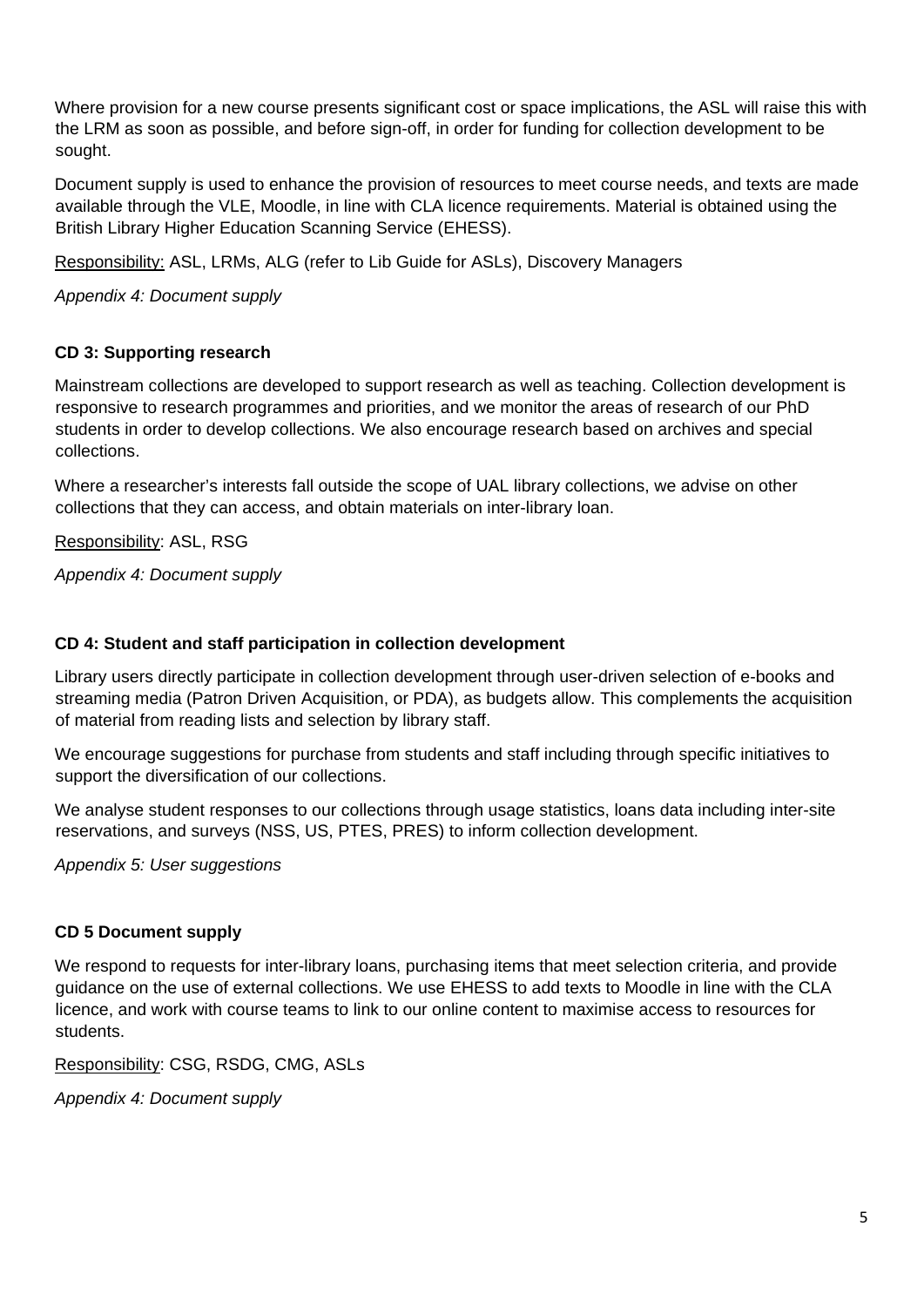### **CD 6**: **Developing rich and diverse special collections**

Special collections are highly valued for teaching and research: we are committed to their development and care and to maximising access to and use of these collections.

Our special collections mainly reflect the teaching and research interests of the college where they are held, though they are available to all staff and students. There is some duplication of type of collection across the college libraries where this is appropriate to college needs. (E.g. zine collections).

Proposals to develop new special collections should use the *New Special Collection Development Proposal* (Appendix 6). Proposals go to the Content & Discovery Management Team for approval before implementing, in order to ensure ongoing resourcing of the collection and overall strategic fit.

Major donations to special collections follow the *Archives, Museums and Special Collections Acquisition Policy*, and are approved by the University Archives, Museum and Special Collections Advisory Board.

Responsibility: ASLs with responsibility for special collections, LRMs, CDMT, Archives, Museum and Special Collections Advisory Board.

*Appendix 6: New special collection development proposal* 

*Appendix 11: Archives, Museums and Special Collections Acquisition Policy* 

#### **CD 7: Materials and products collections**

Materials and products collections are held at CSM and LCF libraries: they represent current and emerging trends in the fields of textiles and manufacturing materials, enabling research into the contemporary use of materials and processes relevant to art and design practice, including sustainable design and production.

Materials are sourced from trade fairs and specialist conferences and events. In addition, a variety of manufacturers and suppliers visit on a regular basis, bringing samples of new materials to add to the collections. We hold suppliers' and manufacturers catalogues, where these are not available online, as well as reference books on materials and materials technology.

Samples are updated on an ongoing basis to maintain an emphasis on the new and innovative; older items are disposed of rather than archived. Such collections are increasingly rare in HE institutions, adding to their value as resources for research and practice.

# **Collection management policy statements**

There is finite space for collections in our libraries, which is balanced against the need for space for other purposes. We therefore actively manage our collections, in response to changing teaching, learning and research needs.

#### **CM1. Actively managing our collections to ensure their currency, relevance and condition**

In line with stock editing criteria, local academic need and the *Subject collection and retention guidelines* we:

- Review renewal of e-resources and serials annually
- Apply the Workflow for Lost and Missing Items, termly
- Review the entire main collection at each library, over a 4-year period
- Complete a stock check of one library each year (i.e. a 6-year cycle)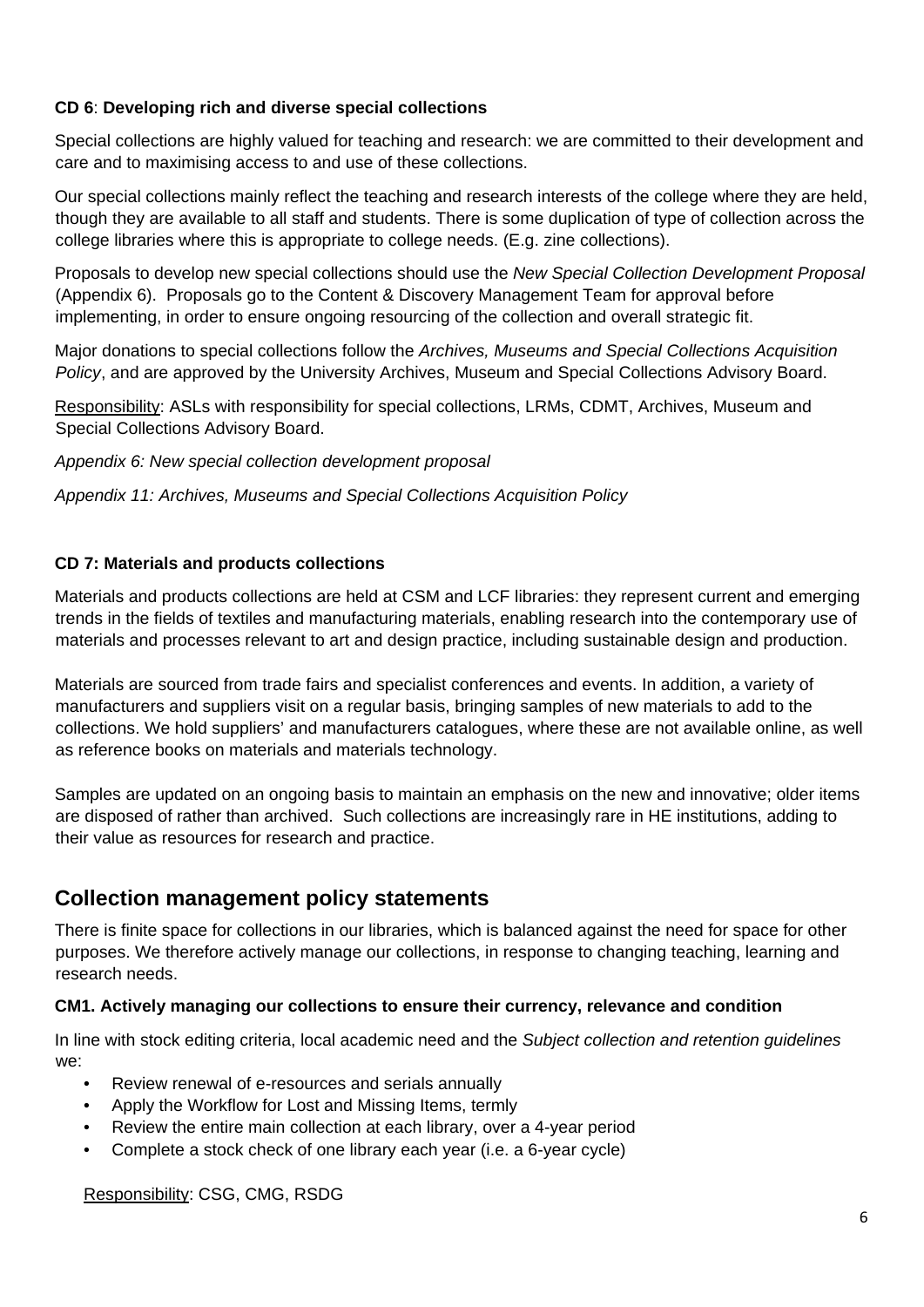We participate in national collaborative collection initiatives, such as the National Bibliographic Knowledgebase (NBK), and follow developments relating to the UK Research Reserve (UKRR).

Responsibility: CDMT

*Appendix 7: Subject collection and retention guidelines* 

*Appendix 8 Stock editing* 

*Appendix 9: Lost and missing items* 

#### **CM2**. **Disposal**

We regularly withdraw items of stock from libraries and scrutinize subscriptions at renewal. ASLs offer withdrawn books or bound journals in good condition to the UAL library with the most relevant retention responsibility.

If the withdrawn items are not suitable for any UAL library, they are disposed of using any of these methods:

- Offer to other libraries in the art and design sector, if appropriate, e.g. via ARLIS/UK & Ireland
- Donate to book charities, such as BetterWorldBooks
- Dispose of to UAL staff/students
- Take advice from UAL sustainability colleagues on how best to dispose of items ineligible for the above (e.g. damaged) and promote sustainability criteria within consortia purchasing decisions.

Responsibility: CMG, ASLs.

*Appendix 7: Subject collection and retention guidelines* 

#### **CM3. Managing donations**

The libraries and archives receive many offers of donations, which need to be actively managed. We assess proposed donations by following the *Archives, Museums and Special Collections Acquisition Policy* (includes the *UAL Acceptance of Gifts Policy*)

Responsibility: CDMT, SMT, Archives Museum and Special Collections Advisory Board

*Appendix 10: Donations workflows* 

*Appendix 11: Archives, Museums and Special Collections Acquisition Policy* 

*Appendix 12: Donation Agreement Questionnaire from Legal Services* 

#### **CM4. Preservation and care for our physical collections, in line with national and international standards**

We take a proactive approach to managing the condition of collections, to maximise use, as monographs and bound volumes frequently have a long shelf life. We repair books where this represents better value for money than the cost of a replacement.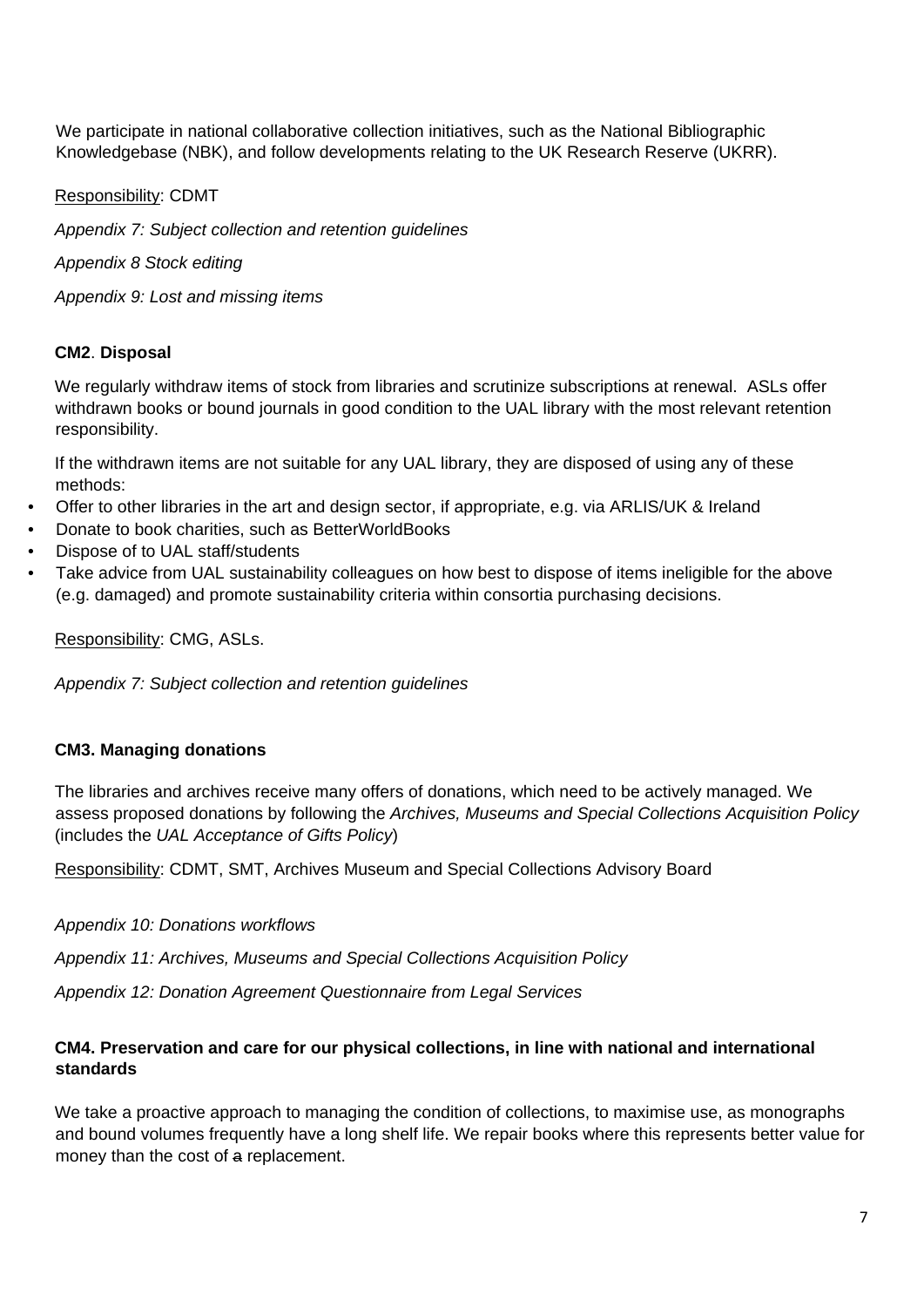We refer to the *Archive, Museum and Special Collections Management and Development Policy* (Available from ASCC) for guidance on collection care and preventive conservation.

Selected journals are bound on an annual basis. Responsibility: CMG, ASCC team.

## **CM5. Preserving non-book formats that are in danger of becoming obsolete, where the content is of lasting value**

We assess the value of unique content on vulnerable media, e.g. VHS, and CD and make recommendations for migration to avoid obsolescence using the frequency and standards suggested by The UK National Archives, and industry leaders (including the Digital Preservation Coalition) Responsibility: CMG, CDMT, Digital Preservation & Access Manager

## **CM 6. Preserving and managing our born digital and digitised collections**

We use a Digital Preservation System (Preservica Cloud Edition) in liaison with the Digital Preservation & Access Manager for managing our born-digital and digitised collections identified for long-term preservation. Criteria for digital preservation are described in the *Digital Preservation Policy*.

Responsibility: CDMT, Digital Preservation & Access Manager

## **CM7. Scholarly communications and open access**

Library Services curates and promotes the university's research outputs through UAL Research Online, the university's online open access research repository.

UAL PhD theses are available through UAL Research Online, and the British Library EThoS scheme. A physical copy of the PhD is also held in the relevant college library.

New publishing models for open access are supported, where the content aligns with our subject areas.

Responsibility: Scholarly Communications Team, R&S Discovery Managers

#### **CM8. Disaster planning**

We refer to the university's Disaster Response Plan in the event of a serious incident impacting collections.

[https://artslondon.sharepoint.com/sites/CanvasContent/Documents/Estates/Disaster%20Response%20Pla](https://artslondon.sharepoint.com/sites/CanvasContent/Documents/Estates/Disaster%20Response%20Plan/Disaster%20Response%20Plan%20Abbreviation%20V1.1%20-%20Final%20(PDF%201.5%20MB).pdf) [n/Disaster%20Response%20Plan%20Abbreviation%20V1.1%20-%20Final%20\(PDF%201.5%20MB\).pdf](https://artslondon.sharepoint.com/sites/CanvasContent/Documents/Estates/Disaster%20Response%20Plan/Disaster%20Response%20Plan%20Abbreviation%20V1.1%20-%20Final%20(PDF%201.5%20MB).pdf)

Library Services is a member of Document SOS, disaster recovery and restoration service. The service is available 24/7.

<http://www.documentsos.com/>

#### **Emergency phone number 0785 034 5154**

membership number is **E492**.

Responsibility: all library staff